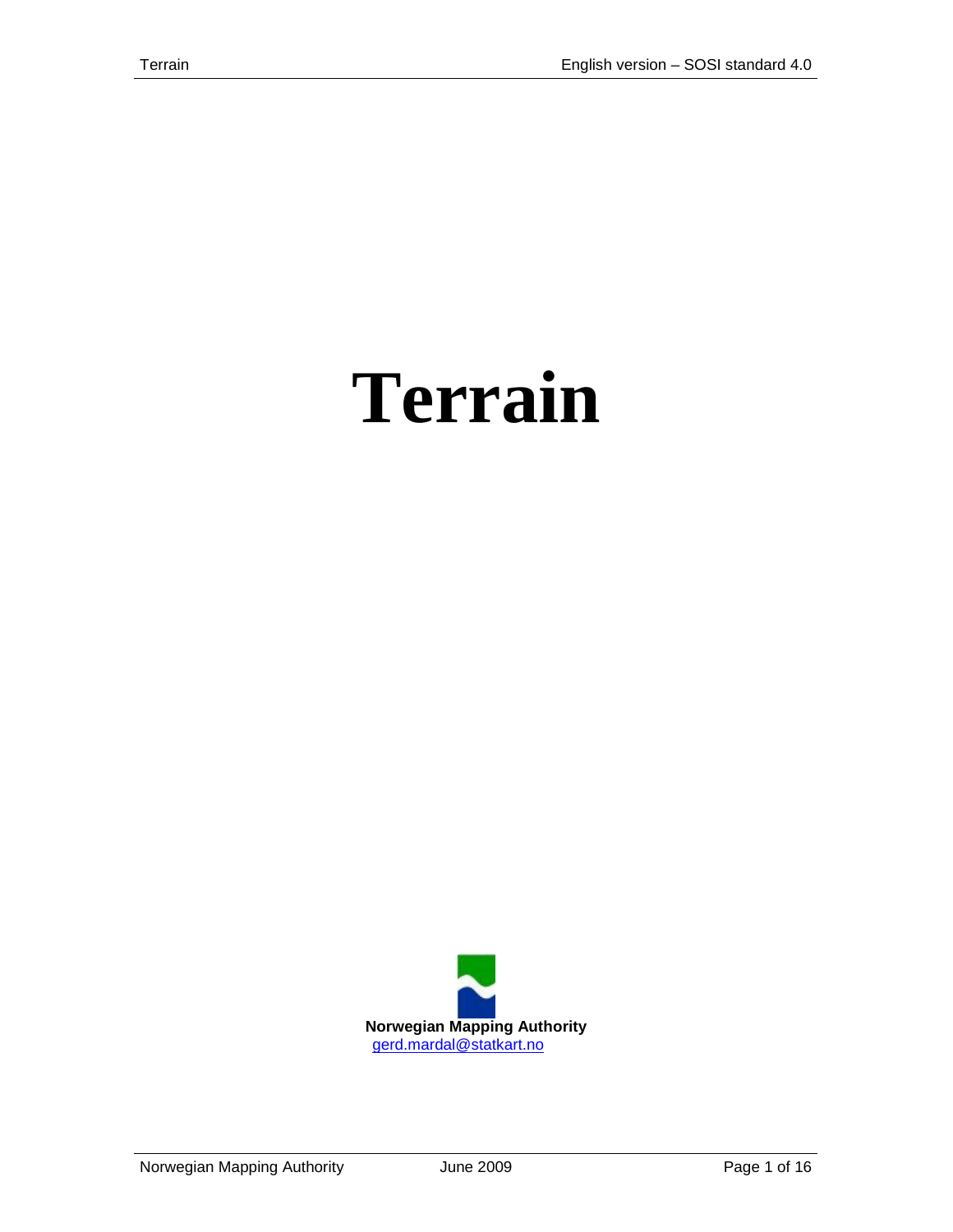## **Table of contents**

| 1.1    |                                                                                   |  |
|--------|-----------------------------------------------------------------------------------|--|
| 1.2    |                                                                                   |  |
| 1.2.1  |                                                                                   |  |
| 1.2.2  |                                                                                   |  |
| 1.2.3  |                                                                                   |  |
| 1.2.4  |                                                                                   |  |
| 1.2.5  |                                                                                   |  |
| 1.2.6  |                                                                                   |  |
| 1.2.7  |                                                                                   |  |
| 1.2.8  |                                                                                   |  |
| 1.2.9  |                                                                                   |  |
| 1.2.10 |                                                                                   |  |
| 1.2.11 |                                                                                   |  |
| 1.2.12 |                                                                                   |  |
| 1.2.13 |                                                                                   |  |
| 1.2.14 |                                                                                   |  |
| 1.2.15 |                                                                                   |  |
| 1.2.16 |                                                                                   |  |
| 1.2.17 |                                                                                   |  |
| 1.2.18 |                                                                                   |  |
| 1.2.19 |                                                                                   |  |
| 1.2.20 |                                                                                   |  |
| 1.2.21 |                                                                                   |  |
| 1.2.22 | Association < <topo>&gt; HypsometricLayer-ContourLine/HeightContour ??  14</topo> |  |
| 1.2.23 |                                                                                   |  |
| 1.2.24 |                                                                                   |  |
| 1.2.25 | Association << Topo>> HypsometricLayer-DepressionCurve 15                         |  |
| 1.2.26 |                                                                                   |  |
| 1.2.27 | Association < <topo>&gt; HypsometricLayer-SeaRiverDelineation 15</topo>           |  |
| 1.2.28 |                                                                                   |  |
|        |                                                                                   |  |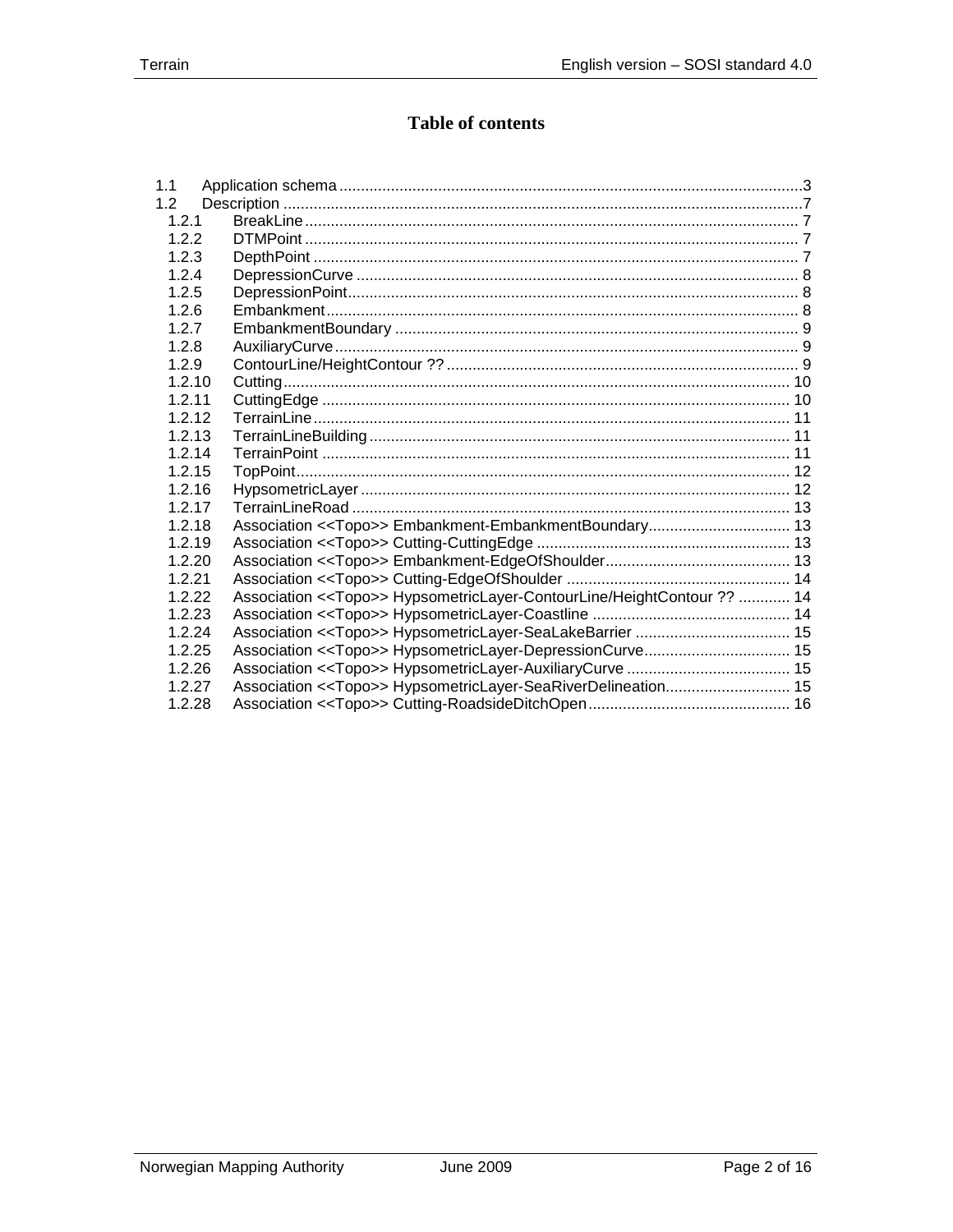# <span id="page-2-0"></span>**1.1 Application schema**

#### **Hypsometric layer**

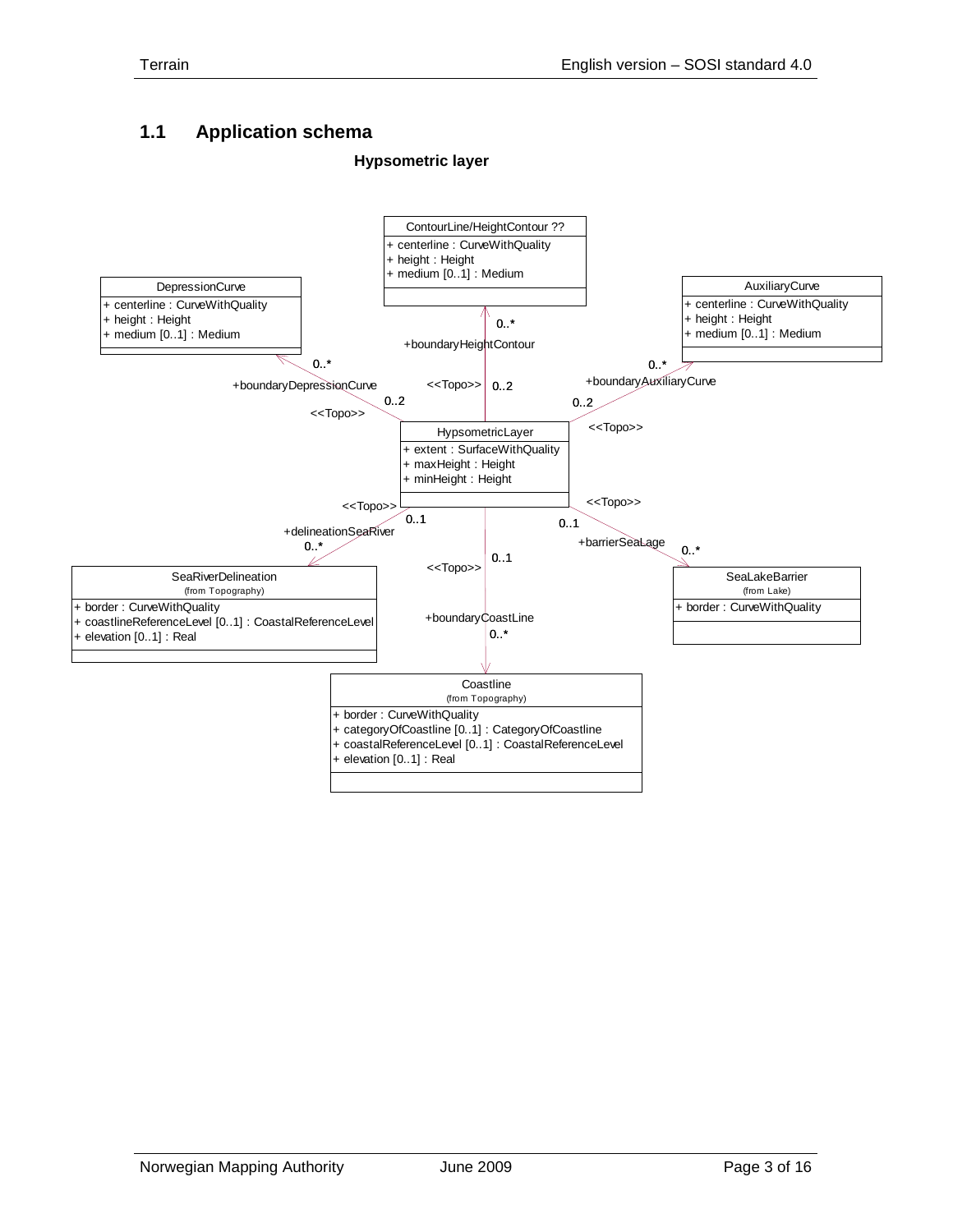

#### **Terrain extent**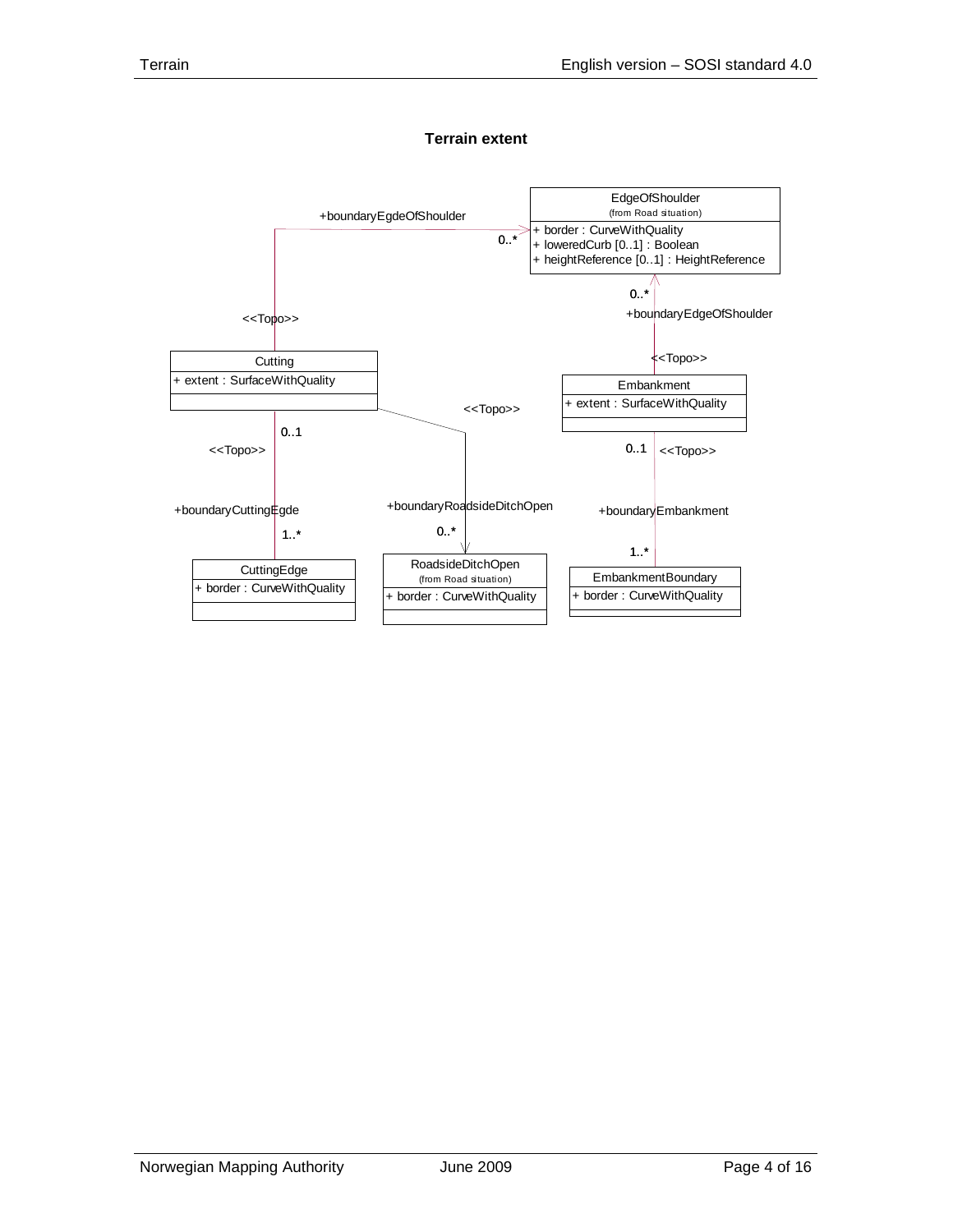#### **Terrain line**

#### ContourLine/HeightContour ??

+ centerline : CurveWithQuality

- + height : Height
- + medium [0..1] : Medium

#### AuxiliaryCurve

+ centerline : CurveWithQuality + height : Height + medium [0..1] : Medium

#### **DepressionCurve** + centerline : CurveWithQuality

- + height : Height
- + medium [0..1] : Medium

**TerrainLine** + centerline : CurveWithQuality

**TerrainLineBuilding** + centerline : CurveWithQuality

**TerrainLineRoad** + centerline : CurveWithQuality

BreakLine + centerline : CurveWithQuality

#### **Terrain point**

- **TerrainPoint**
- + position : PointWithQuality
- + height : Height
- + medium [0..1] : Medium

**DTMPoint** 

+ position : PointWithQuality + height : Height + medium [0..1] : Medium

**TopPoint** 

- **DepressionPoint**
- + position : PointWithQuality + position : PointWithQuality
	- + height : Height + medium [0..1] : Medium

#### **DepthPoint**

- + position : PointWithQuality
- + points [0..1] : Sverm
- + depth : Depth

+ height : Height

+ depthType [0..1] : DepthType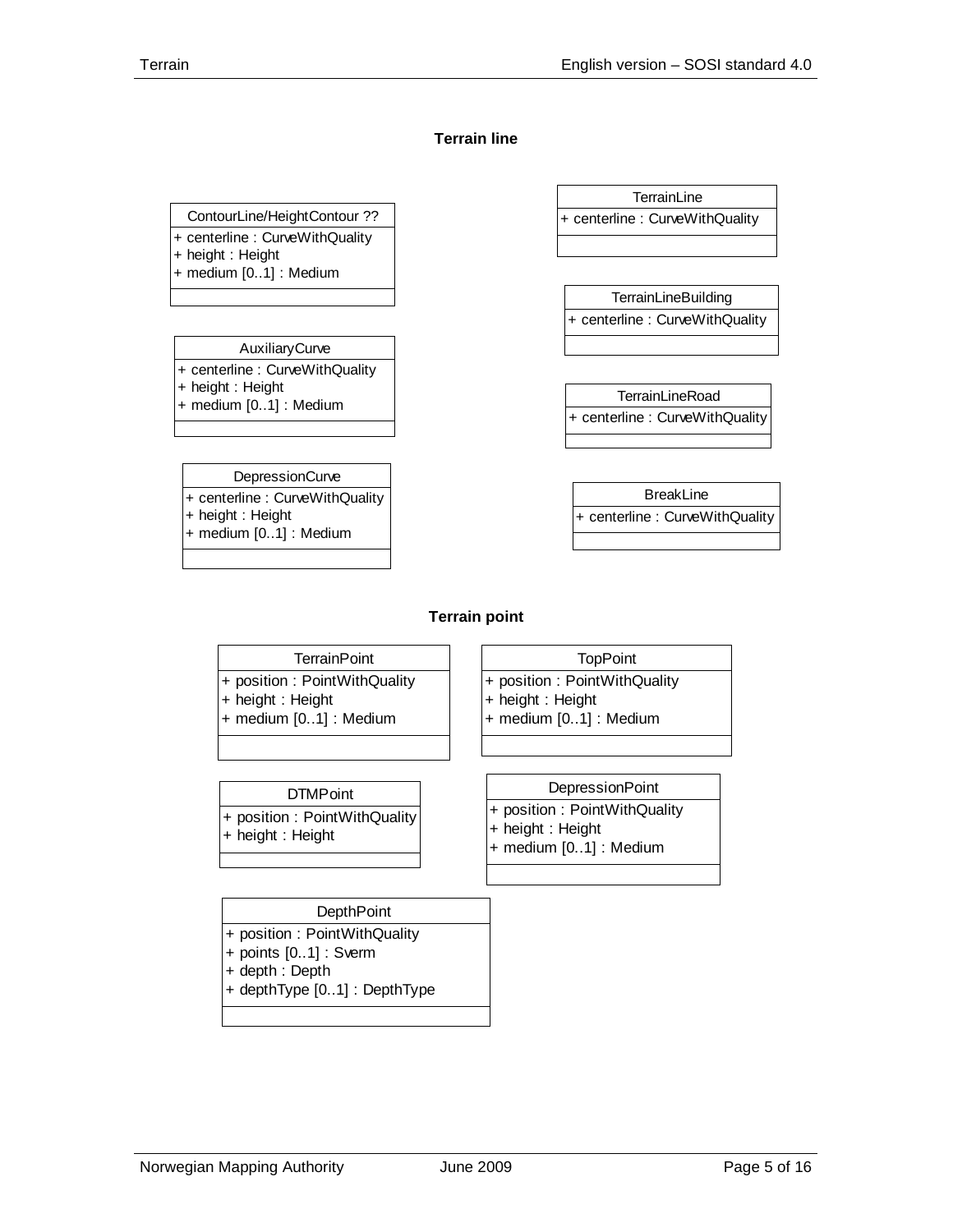## **Codelists**

| < <codelist>&gt;<br/>Medium<br/>(from SOSI_Object)</codelist>      |
|--------------------------------------------------------------------|
| $+$ Always in water = V                                            |
| $+$ In Building/ building-related installation = B<br>+ In air = L |
| $+$ On glacier = I                                                 |
| $+$ On the seafloor $=$ S                                          |
| $+$ In the terrain/at ground level = T                             |
| $+$ On the water surface = O                                       |
| + Sporadically underwater = D                                      |
| + Under glacier = $J$                                              |
| + Under the seafloor                                               |
| $+$ Under the terrain $= U$<br>$+$ Unknown = $X$                   |
|                                                                    |

| < <codelist>&gt;</codelist> |
|-----------------------------|
| DepthType                   |
| (from Topography)           |
| $+$ Unspecified = 1         |
| $+$ Saddle point = 2        |
| $+$ Snag point = 3          |
| + Reversed snag-point = $4$ |
| $+$ Deep point = 5          |
| + Quay depths = $6$         |
|                             |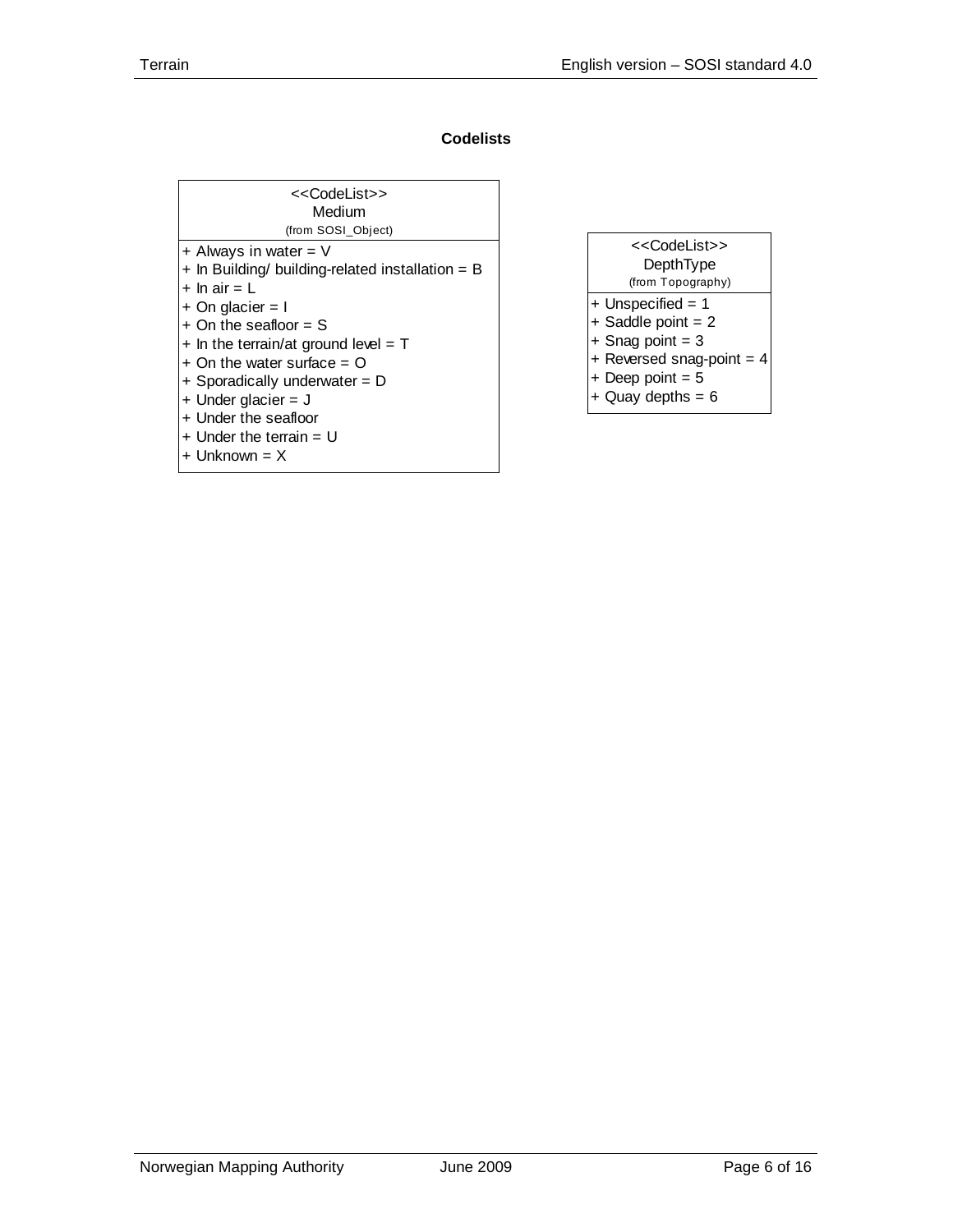# <span id="page-6-0"></span>**1.2 Description**

## <span id="page-6-1"></span>**1.2.1 BreakLine**

| <b>No</b> | Name/            | Description                  | Obligation/   Maximum |           | Type          | Constraint |
|-----------|------------------|------------------------------|-----------------------|-----------|---------------|------------|
|           | Role name        |                              | Condition             | Occurrenc |               |            |
|           |                  |                              |                       | е         |               |            |
|           | <b>Class</b>     | line which describes sharp   |                       |           |               |            |
|           | <b>BreakLine</b> | lines of [slope]             |                       |           |               |            |
|           |                  | discontinuity in the terrain |                       |           |               |            |
| 1.1       | centerline       | course followed by the       |                       |           | CurveWithQual |            |
|           |                  | central part of the object   |                       |           | ıtv           |            |

## <span id="page-6-2"></span>**1.2.2 DTMPoint**

| No. | Name/<br>Role name       | Description                                                                                                                                                                                                                     | Obligation/<br>Condition | Maximum<br>Occurrenc<br>е | <b>Type</b>          | Constraint |
|-----|--------------------------|---------------------------------------------------------------------------------------------------------------------------------------------------------------------------------------------------------------------------------|--------------------------|---------------------------|----------------------|------------|
| 2   | Class<br><b>DTMPoint</b> | height-bearing point which<br>describes the surface of<br>the terrain in relation to the<br>designated reference<br>level. The points may be<br>placed in a regular grid<br>(square or rectangular) or<br>an irregular network. |                          |                           |                      |            |
| 2.1 | position                 | location where the object<br>exists                                                                                                                                                                                             |                          |                           | PointWithQuali<br>tv |            |
| 2.2 | height                   | indication of the height of<br>the point above the height<br>reference in metres - to be<br>given with decimals if<br>necessary                                                                                                 |                          |                           | Height               |            |

## <span id="page-6-3"></span>**1.2.3 DepthPoint**

| No  | Name/<br>Role name         | Description                                                                                                                                                                  | Obligation/<br>Condition | Maximum<br>Occurrenc | <b>Type</b>          | Constraint |
|-----|----------------------------|------------------------------------------------------------------------------------------------------------------------------------------------------------------------------|--------------------------|----------------------|----------------------|------------|
|     |                            |                                                                                                                                                                              |                          | е                    |                      |            |
| 3   | Class<br><b>DepthPoint</b> | a point in water<br>(freshwater/saltwater) with<br>a value (z value) which<br>indicates the depth at a<br>specific point in relation to<br>the designated reference<br>level |                          |                      |                      |            |
| 3.1 | position                   | location where the object<br>exists                                                                                                                                          |                          |                      | PointWithQuali<br>t٧ |            |
| 3.2 | points                     |                                                                                                                                                                              | 0                        |                      | Sverm                |            |
| 3.3 | depth                      | the depth of an object.<br>Note: S-57 uses a 3-D<br>encoding of the depth on<br>the geometry.<br>Compatible with DYBDE<br>from the SOSI 4.0 chapter                          |                          |                      | Depth                |            |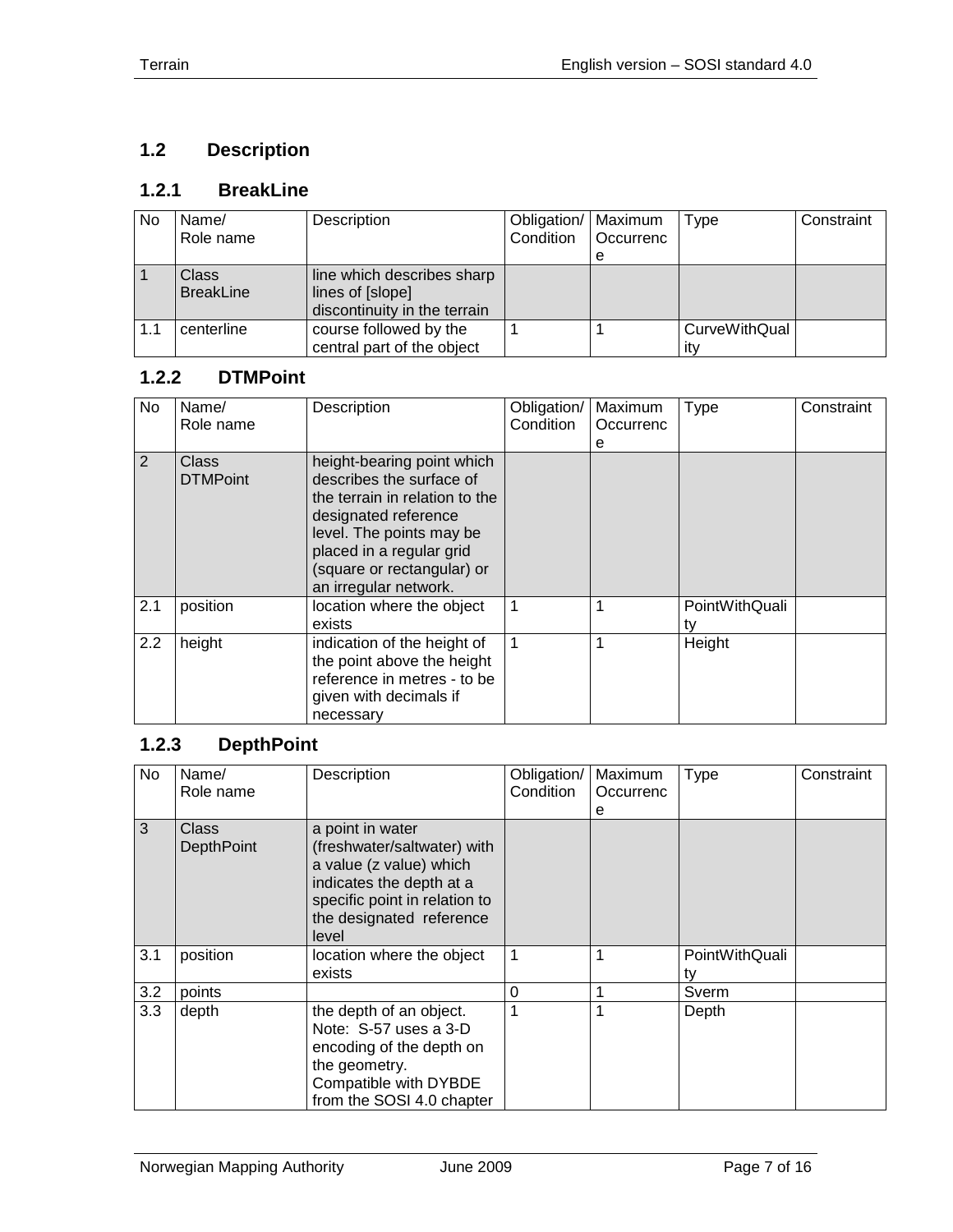|          |                                                      | . Senero<br>vpes <sup>®</sup><br>abour<br>ыd |  |                       |  |
|----------|------------------------------------------------------|----------------------------------------------|--|-----------------------|--|
| ⌒<br>٦.٩ | $\sim$ $\sim$<br>. .<br><b>VDe</b><br>וו זכונ<br>uvµ | point<br>type<br>O1<br>ner                   |  | VD <sub>E</sub><br>-- |  |

#### <span id="page-7-0"></span>**1.2.4 DepressionCurve**

| No             | Name/<br>Role name                   | Description                                                                                                                    | Obligation/<br>Condition | Maximum<br>Occurrenc<br>е | <b>Type</b>          | Constraint |
|----------------|--------------------------------------|--------------------------------------------------------------------------------------------------------------------------------|--------------------------|---------------------------|----------------------|------------|
| $\overline{4}$ | Class<br>DepressionCurve             | line in the terrain with a<br>fixed height value (z value)<br>which describes a<br>depression in the terrain                   |                          |                           |                      |            |
| 4.1            | centerline                           | course followed by the<br>central part of the object                                                                           | 1                        |                           | CurveWithQual<br>ity |            |
| 4.2            | height                               | indicates the depression<br>curve's height above the<br>height reference in metres<br>- to given with decimals if<br>necessary | 1                        |                           | Height               |            |
| 4.3            | medium                               | the location of the object<br>relative to the earth's<br>surface                                                               | $\mathbf 0$              |                           | Medium               |            |
| 4.4            | Role<br>(unnamed)<br>HypsometricLaye |                                                                                                                                | $\Omega$                 | 2                         | HypsometricLa<br>yer |            |

# <span id="page-7-1"></span>**1.2.5 DepressionPoint**

| No  | Name/                    | Description                                                                                                                    | Obligation/    | Maximum        | Type                 | Constraint |
|-----|--------------------------|--------------------------------------------------------------------------------------------------------------------------------|----------------|----------------|----------------------|------------|
|     | Role name                |                                                                                                                                | Condition      | Occurrenc<br>е |                      |            |
| 5   | Class<br>DepressionPoint | a point with a measured<br>height value, located in a<br>pronounced depression in<br>the terrain                               |                |                |                      |            |
| 5.1 | position                 | location where the object<br>exists                                                                                            | $\mathbf{1}$   | 1              | PointWithQuali<br>ty |            |
| 5.2 | height                   | indicates the depression<br>curve's height above the<br>height reference in metres<br>- to given with decimals if<br>necessary | $\overline{1}$ | 1              | Height               |            |
| 5.3 | medium                   | the location of the object<br>relative to the earth's<br>surface                                                               | $\Omega$       | 1              | Medium               |            |

#### <span id="page-7-2"></span>**1.2.6 Embankment**

| No | Name/<br>Role name  | Description                                                                                                                 | Obligation/   Maximum<br>Condition | Occurrenc | Type | Constraint |
|----|---------------------|-----------------------------------------------------------------------------------------------------------------------------|------------------------------------|-----------|------|------------|
|    |                     |                                                                                                                             |                                    | е         |      |            |
| 6  | Class<br>Embankment | Embankment on the<br>original terrain delimited by<br>the embankment slope<br>and the ??datum<br>line/edge/formation of the |                                    |           |      |            |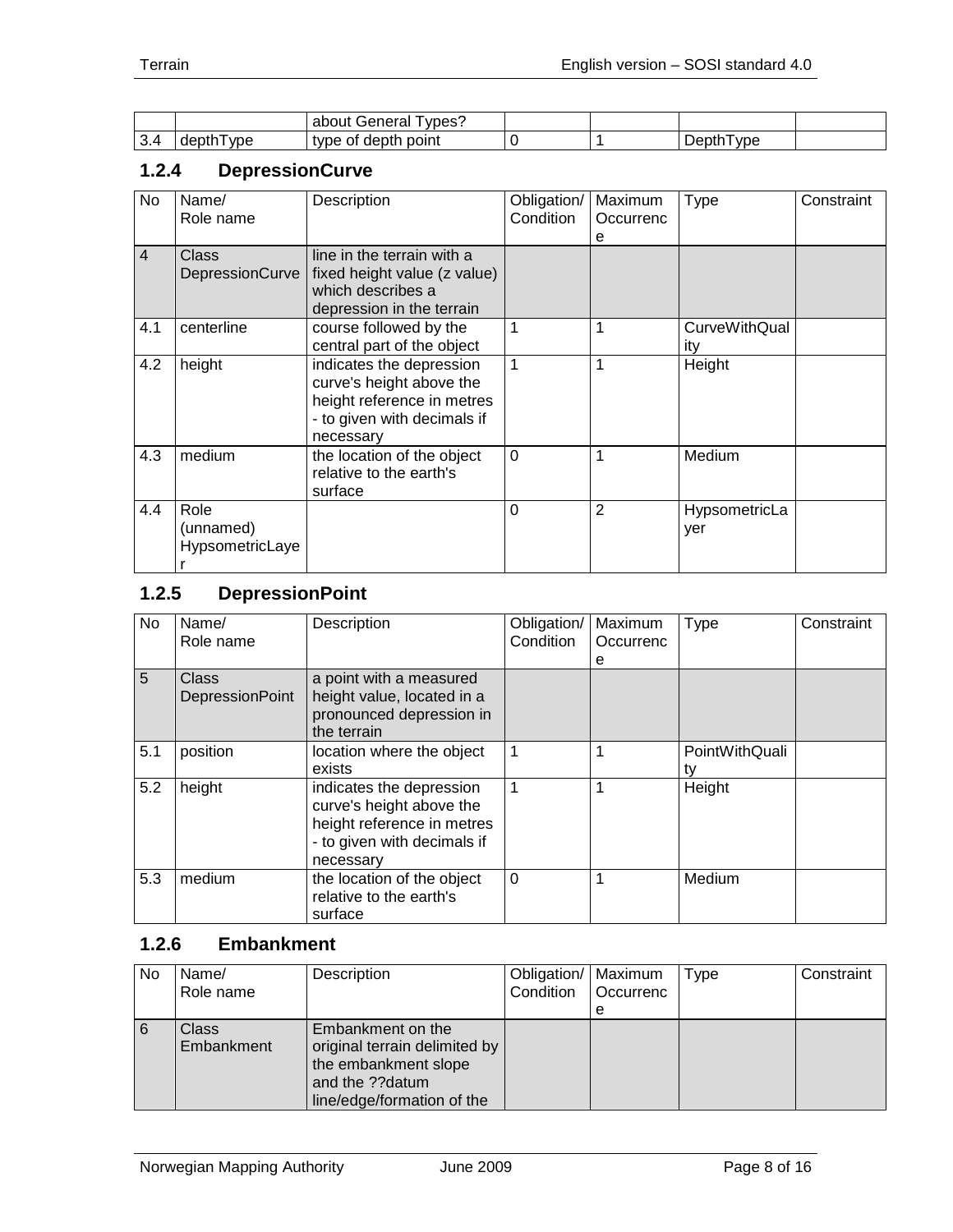|     |                                    | road                                 |   |   |                        |  |
|-----|------------------------------------|--------------------------------------|---|---|------------------------|--|
| 6.1 | extent                             | area over which an object<br>extends |   |   | SurfaceWithQu<br>ality |  |
| 6.2 | Role<br>boundaryEmban<br>kment     |                                      |   | N | EmbankmentB<br>oundary |  |
| 6.3 | Role<br>boundaryEdgeOf<br>Shoulder |                                      | U | N | EdgeOfShould<br>er     |  |

## <span id="page-8-0"></span>**1.2.7 EmbankmentBoundary**

| <b>No</b>      | Name/<br>Role name                     | Description                                                                     | Obligation/<br>Condition | Maximum<br>Occurrenc | <b>Type</b>                 | Constraint |
|----------------|----------------------------------------|---------------------------------------------------------------------------------|--------------------------|----------------------|-----------------------------|------------|
| $\overline{7}$ | <b>Class</b><br>EmbankmentBou<br>ndary | delimitation of<br>embankment                                                   |                          | е                    |                             |            |
| 7.1            | border                                 | course following the<br>transition between<br>different real world<br>phenomena |                          |                      | <b>CurveWithQual</b><br>ity |            |
| 7.2            | Role<br>(unnamed)<br>Embankment        |                                                                                 | 0                        |                      | Embankment                  |            |

# <span id="page-8-1"></span>**1.2.8 AuxiliaryCurve**

| No  | Name/<br>Role name                   | Description                                                                                                                                                                                                        | Obligation/<br>Condition | Maximum<br>Occurrenc | <b>Type</b>                 | Constraint |
|-----|--------------------------------------|--------------------------------------------------------------------------------------------------------------------------------------------------------------------------------------------------------------------|--------------------------|----------------------|-----------------------------|------------|
|     |                                      |                                                                                                                                                                                                                    |                          | e                    |                             |            |
| 8   | Class<br>AuxiliaryCurve              | line which follows the<br>terrain with a fixed height<br>value (z value), and which<br>is used to provide a better<br>description of the terrain<br>between the ordinary<br>??(contour lines / height<br>contours) |                          |                      |                             |            |
| 8.1 | centerline                           | course followed by the<br>central part of the object                                                                                                                                                               | 1                        | 1                    | <b>CurveWithQual</b><br>ity |            |
| 8.2 | height                               | indication of the<br>depression curve's height<br>above the height reference<br>in metres - to be given with<br>decimals if necessary                                                                              | 1                        | 1                    | Height                      |            |
| 8.3 | medium                               | the location of the object<br>relative to the earth's<br>surface                                                                                                                                                   | $\mathbf 0$              | 1                    | Medium                      |            |
| 8.4 | Role<br>(unnamed)<br>HypsometricLaye |                                                                                                                                                                                                                    | $\Omega$                 | $\overline{2}$       | HypsometricLa<br>yer        |            |

## <span id="page-8-2"></span>**1.2.9 ContourLine/HeightContour ??**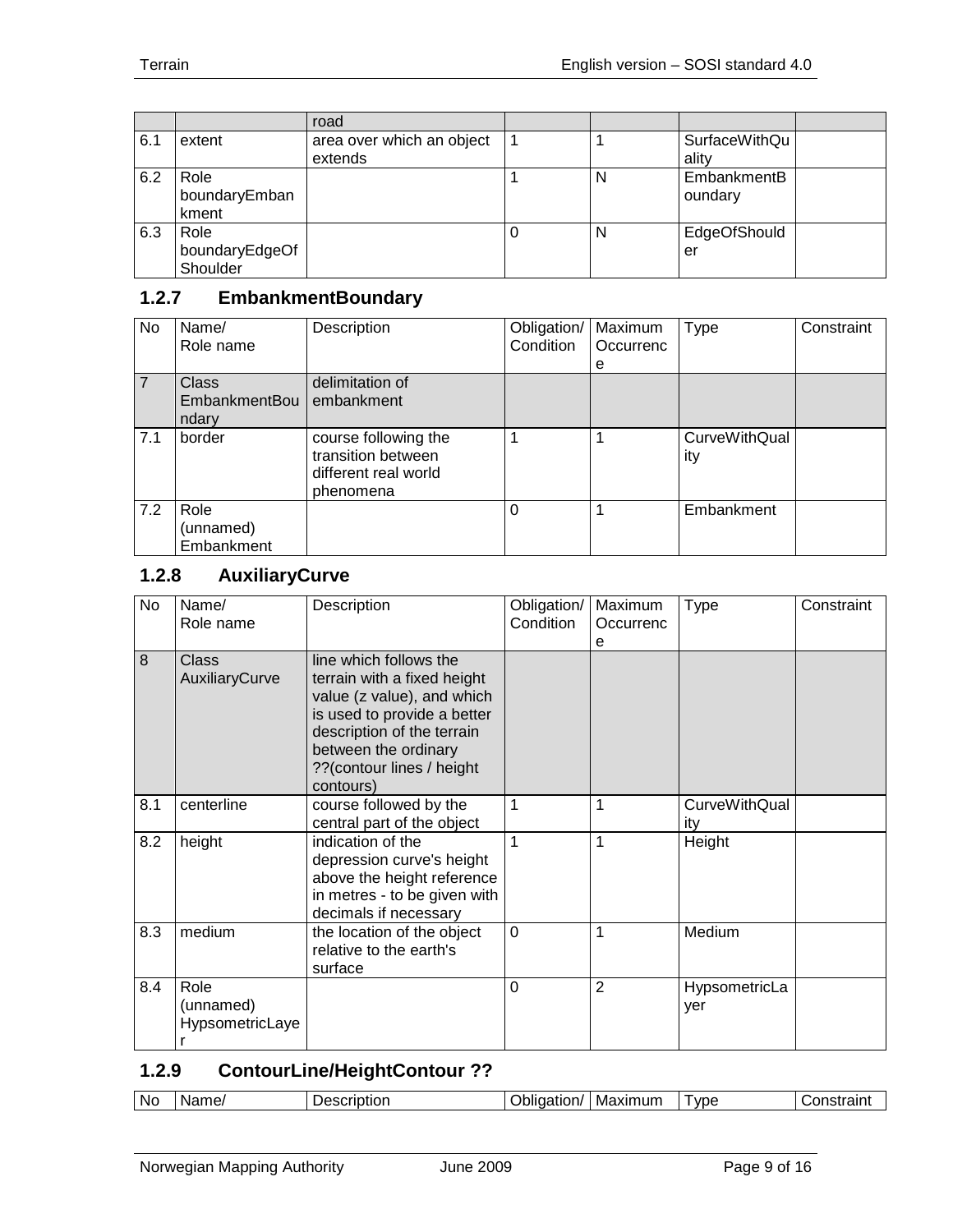|     | Role name       |                                                 | Condition | Occurrenc |                      |  |
|-----|-----------------|-------------------------------------------------|-----------|-----------|----------------------|--|
|     |                 |                                                 |           | e         |                      |  |
| 9   | Class           | line in the terrain with a                      |           |           |                      |  |
|     |                 | ContourLine/Heig   fixed height value (z value) |           |           |                      |  |
|     | htContour ??    | above the reference height                      |           |           |                      |  |
| 9.1 | centerline      | course followed by the                          |           |           | <b>CurveWithQual</b> |  |
|     |                 | central part of the object                      |           |           | ity                  |  |
| 9.2 | height          | indication of the                               |           | 1         | Height               |  |
|     |                 | depression curve's height                       |           |           |                      |  |
|     |                 | above the height reference                      |           |           |                      |  |
|     |                 | in metres - to be given with                    |           |           |                      |  |
|     |                 | decimals if necessary                           |           |           |                      |  |
| 9.3 | medium          | the location of the object                      | $\Omega$  | 1         | Medium               |  |
|     |                 | relative to the earth's                         |           |           |                      |  |
|     |                 | surface                                         |           |           |                      |  |
| 9.4 | Role            |                                                 | $\Omega$  | 2         | HypsometricLa        |  |
|     | (unnamed)       |                                                 |           |           | yer                  |  |
|     | HypsometricLaye |                                                 |           |           |                      |  |
|     |                 |                                                 |           |           |                      |  |

# <span id="page-9-0"></span>**1.2.10 Cutting**

| No       | Name/<br>Role name                    | Description                                                                                                                  | Obligation/<br>Condition | Maximum<br>Occurrenc<br>е | <b>Type</b>                   | Constraint |
|----------|---------------------------------------|------------------------------------------------------------------------------------------------------------------------------|--------------------------|---------------------------|-------------------------------|------------|
| 10       | <b>Class</b><br>Cutting               | excavation in original<br>terrain delimited by the<br>cutting slope and the<br>??datum<br>line/edge/formation of the<br>road |                          |                           |                               |            |
| 10.      | extent                                | area over which an object<br>extends                                                                                         | $\mathbf{1}$             | 1                         | <b>SurfaceWithQu</b><br>ality |            |
| 10.<br>2 | Role<br>boundaryCutting<br>Egde       |                                                                                                                              | 1                        | N                         | CuttingEdge                   |            |
| 10.<br>3 | Role<br>boundaryEgdeOf<br>Shoulder    |                                                                                                                              | $\overline{0}$           | N                         | EdgeOfShould<br>er            |            |
| 10.<br>4 | Role<br>boundaryRoadsi<br>deDitchOpen |                                                                                                                              | $\mathbf 0$              | N                         | <b>RoadsideDitch</b><br>Open  |            |

# <span id="page-9-1"></span>**1.2.11 CuttingEdge**

| <b>No</b> | Name/<br>Role name   | Description                                                                     | Obligation/<br>Condition | Maximum<br>Occurrenc<br>e | Type                        | Constraint |
|-----------|----------------------|---------------------------------------------------------------------------------|--------------------------|---------------------------|-----------------------------|------------|
| 11        | Class<br>CuttingEdge | delimitation of cutting                                                         |                          |                           |                             |            |
| 11.       | border               | course following the<br>transition between<br>different real world<br>phenomena |                          |                           | <b>CurveWithQual</b><br>ity |            |
| 11.<br>2  | Role<br>(unnamed)    |                                                                                 | $\theta$                 |                           | Cutting                     |            |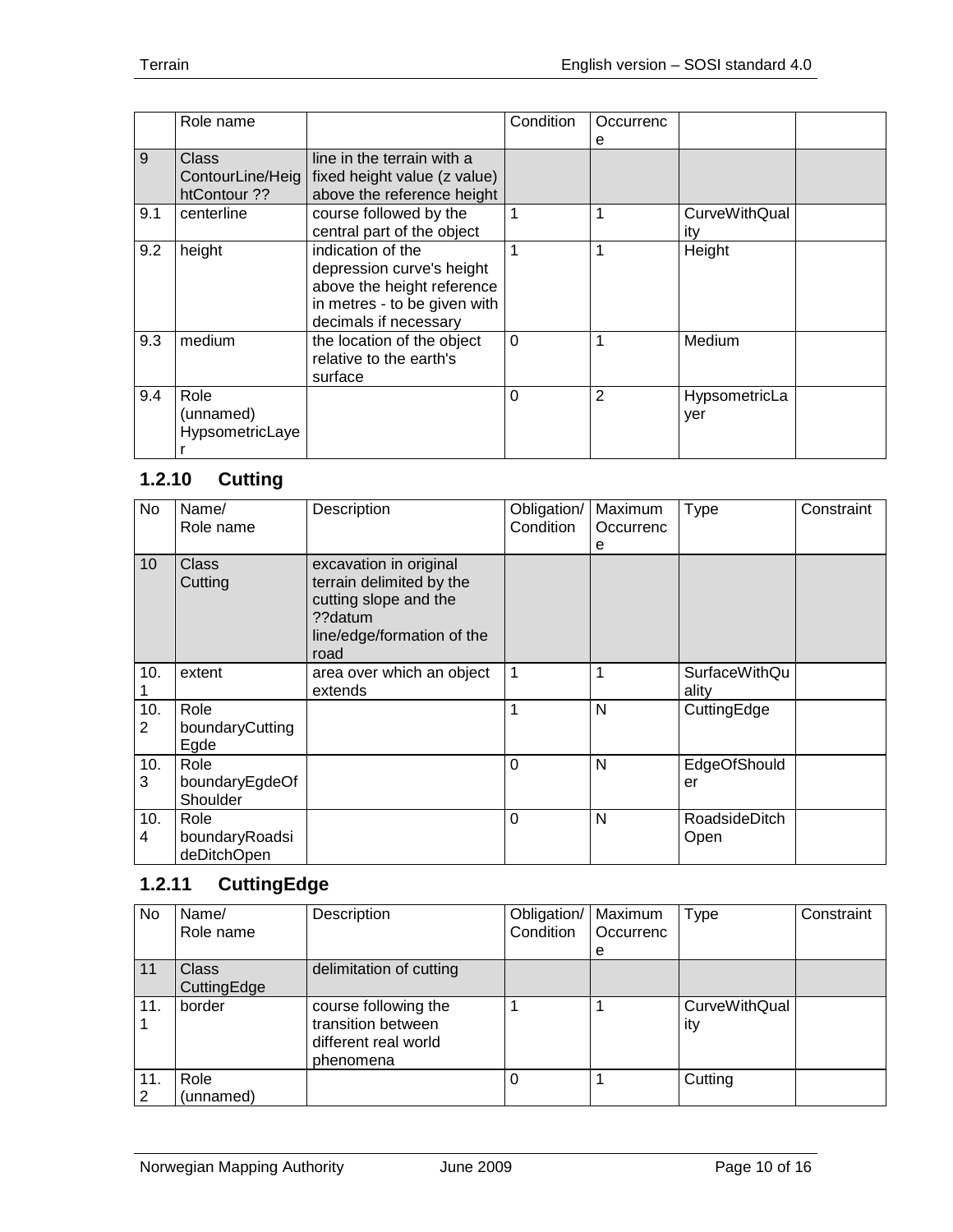| . .<br>.<br>.uttine<br>-----<br>. |  |  |  |
|-----------------------------------|--|--|--|

## <span id="page-10-0"></span>**1.2.12 TerrainLine**

| No.             | Name/<br>Role name          | Description                                                                                                                                                                                                                                                                                              | Obligation/<br>Condition | Maximum<br>Occurrenc<br>е | <b>Type</b>                 | Constraint |
|-----------------|-----------------------------|----------------------------------------------------------------------------------------------------------------------------------------------------------------------------------------------------------------------------------------------------------------------------------------------------------|--------------------------|---------------------------|-----------------------------|------------|
| 12 <sup>2</sup> | <b>Class</b><br>TerrainLine | line used where the terrain<br>pronouncedly changes<br>slope and/or direction<br>(across the terrain line).<br>Terrain lines are typically<br>to be used in depressions,<br>on ridges and peaks, at<br>the bottom of depressions,<br>saddles or on flat areas<br>with little other height<br>information |                          |                           |                             |            |
| 12.             | centerline                  | course followed by the<br>central part of the object                                                                                                                                                                                                                                                     |                          |                           | <b>CurveWithQual</b><br>ıtv |            |

# <span id="page-10-1"></span>**1.2.13 TerrainLineBuilding**

| No  | Name/             | Description                 | Obligation/ | Maximum   | Type          | Constraint |
|-----|-------------------|-----------------------------|-------------|-----------|---------------|------------|
|     | Role name         |                             | Condition   | Occurrenc |               |            |
|     |                   |                             |             | e         |               |            |
| 13  | <b>Class</b>      | indication of terrain level |             |           |               |            |
|     | TerrainLineBuildi | around the base of          |             |           |               |            |
|     | ng                | buildings registered right  |             |           |               |            |
|     |                   | outside the projection of   |             |           |               |            |
|     |                   | the roof edge onto the      |             |           |               |            |
|     |                   | ground (not right along the |             |           |               |            |
|     |                   | building wall)              |             |           |               |            |
| 13. | centerline        | course followed by the      |             |           | CurveWithQual |            |
|     |                   | central part of the object  |             |           | itv           |            |

## <span id="page-10-2"></span>**1.2.14 TerrainPoint**

| No  | Name/<br>Role name           | Description                                                                                                                                                                                                                                                                                                                               | Obligation/<br>Condition | Maximum<br>Occurrenc<br>е | <b>Type</b>          | Constraint |
|-----|------------------------------|-------------------------------------------------------------------------------------------------------------------------------------------------------------------------------------------------------------------------------------------------------------------------------------------------------------------------------------------|--------------------------|---------------------------|----------------------|------------|
| 14  | Class<br><b>TerrainPoint</b> | point in the terrain with a<br>measured height value<br>used to indicate the height<br>on pronounced surfaces in<br>the terrain, such as<br>saddles and large<br>surfaces, in road and<br>street intersections and<br>other intersections<br>between transportation<br>lines, in courtyards outside<br>main entrances and in car<br>parks |                          |                           |                      |            |
| 14. | position                     | location where the object<br>exists                                                                                                                                                                                                                                                                                                       |                          |                           | PointWithQuali<br>t٧ |            |
| 14. | height                       | indication of the height of                                                                                                                                                                                                                                                                                                               |                          |                           | Height               |            |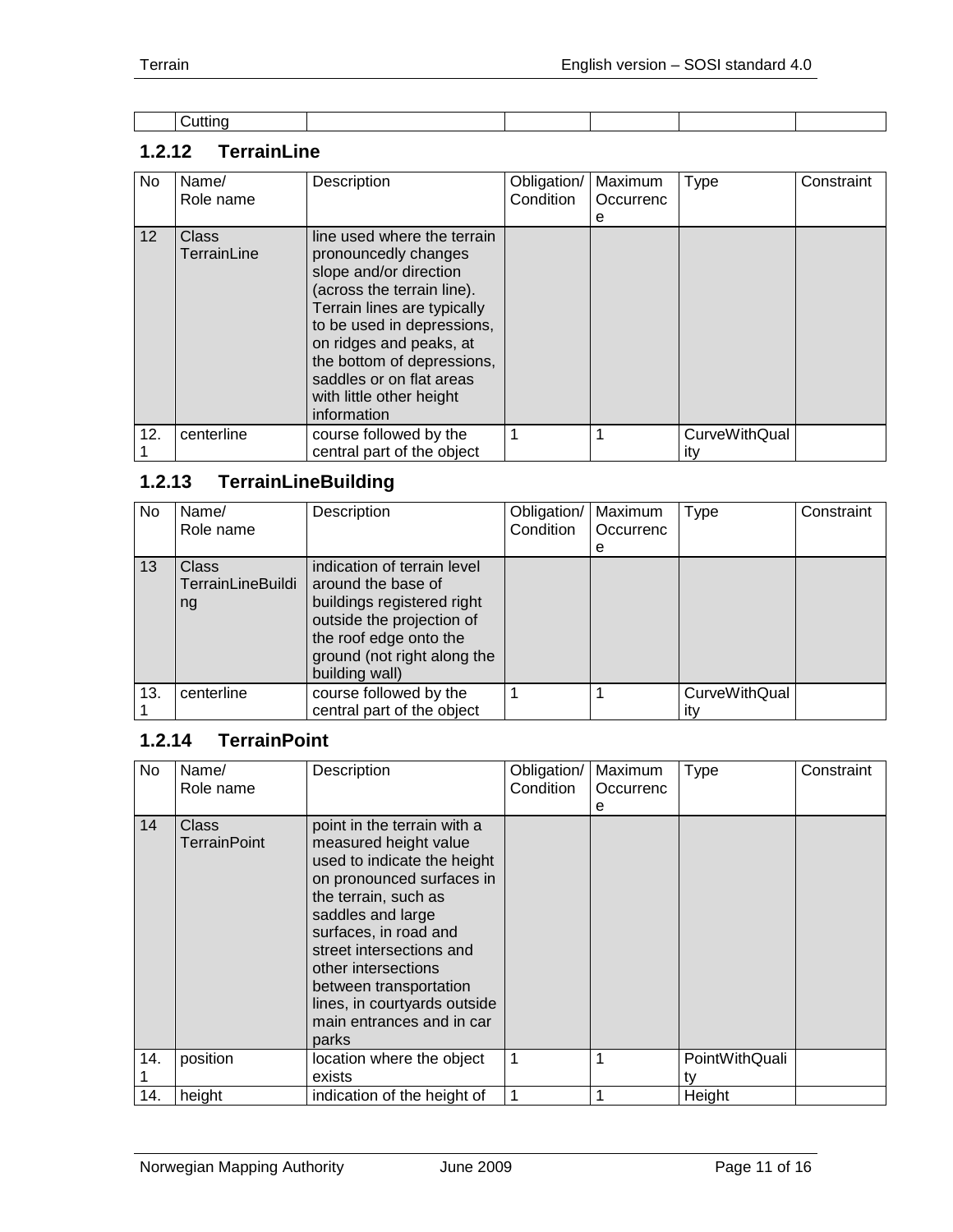|     |        | the point, to be given with<br>decimals if necessary             |  |        |  |
|-----|--------|------------------------------------------------------------------|--|--------|--|
| 14. | medium | the location of the object<br>relative to the earth's<br>surface |  | Medium |  |

# <span id="page-11-0"></span>**1.2.15 TopPoint**

| No       | Name/<br>Role name       | Description                                                                                                                    | Obligation/<br>Condition | Maximum<br>Occurrenc | Type                 | Constraint |
|----------|--------------------------|--------------------------------------------------------------------------------------------------------------------------------|--------------------------|----------------------|----------------------|------------|
| 15       | Class<br><b>TopPoint</b> | point with a measured<br>height value located on a<br>pronounced elevation or<br>peak in the terrain                           |                          | e                    |                      |            |
| 15.      | position                 | location where the object<br>exists                                                                                            |                          |                      | PointWithQuali<br>tv |            |
| 15.<br>2 | height                   | indication of the peak<br>point's height above the<br>height reference in metres,<br>to be given with decimals if<br>necessary |                          |                      | Height               |            |
| 15.<br>3 | medium                   | the location of the object<br>relative to the earthXzXs<br>surface                                                             | $\Omega$                 |                      | Medium               |            |

## <span id="page-11-1"></span>**1.2.16 HypsometricLayer**

| <b>No</b>             | Name/<br>Role name                  | Description                                                                                          | Obligation/<br>Condition | Maximum<br>Occurrenc<br>e | Type                                | Constraint |
|-----------------------|-------------------------------------|------------------------------------------------------------------------------------------------------|--------------------------|---------------------------|-------------------------------------|------------|
| 16                    | <b>Class</b><br>HypsometricLaye     | area between two height<br>indications                                                               |                          |                           |                                     |            |
| 16.<br>1              | extent                              | area over which an object<br>extends                                                                 | 1                        | 1                         | <b>SurfaceWithQu</b><br>ality       |            |
| 16.<br>$\overline{2}$ | maxHeight                           | the highest level of<br>??(contour lines / height<br>contours) which delimits a<br>hypsometric layer | 1                        | 1                         | Height                              |            |
| 16.<br>3              | minHeight                           | the lowest level of<br>?? (contour lines / height<br>contours) which delimits a<br>hypsometric layer | 1                        | 1                         | Height                              |            |
| 16.<br>4              | Role<br>boundaryHeightC<br>ontour   |                                                                                                      | 0                        | N                         | ContourLine/H<br>eightContour<br>?? |            |
| 16.<br>5              | Role<br>boundaryCoastLi<br>ne       |                                                                                                      | $\overline{0}$           | $\mathsf{N}$              | Coastline                           |            |
| 16.<br>6              | Role<br>barrierSeaLage              |                                                                                                      | $\overline{0}$           | N                         | SeaLakeBarrie                       |            |
| 16.<br>$\overline{7}$ | Role<br>boundaryDepres<br>sionCurve |                                                                                                      | $\mathbf 0$              | N                         | DepressionCur<br>ve                 |            |
| 16.                   | Role                                |                                                                                                      | 0                        | N                         | AuxiliaryCurve                      |            |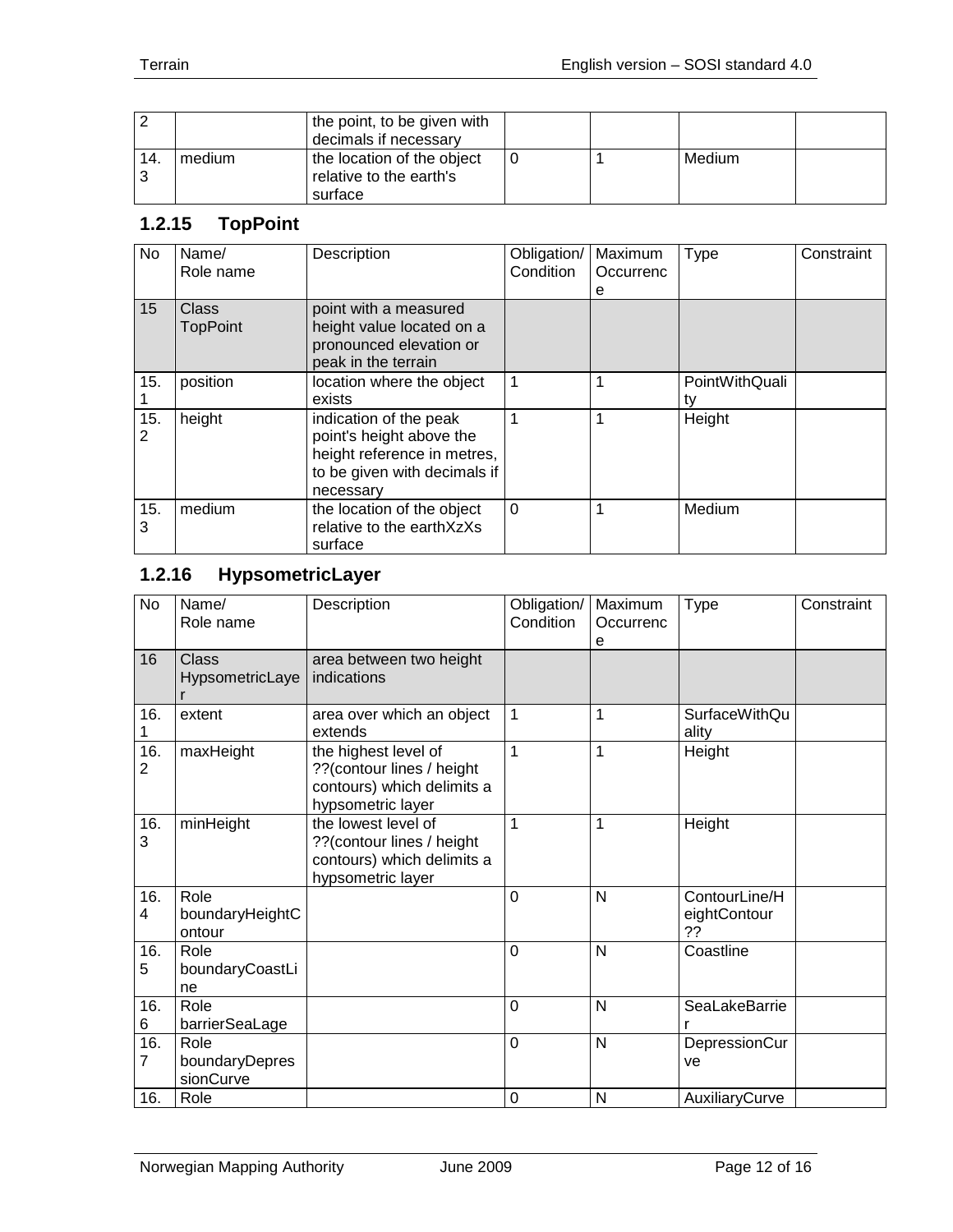| 8   | I boundaryAuxiliar<br>vCurve |  |   |               |  |
|-----|------------------------------|--|---|---------------|--|
| 16. | Role                         |  | N | SeaRiverDelin |  |
| 9   | delineationSeaRi             |  |   | eation        |  |
|     | ver                          |  |   |               |  |

## <span id="page-12-0"></span>**1.2.17 TerrainLineRoad**

| No. | Name/<br>Role name                     | Description                                                                                                                                                               | Obligation/<br>Condition | Maximum<br>Occurrenc<br>e | Type                        | Constraint |
|-----|----------------------------------------|---------------------------------------------------------------------------------------------------------------------------------------------------------------------------|--------------------------|---------------------------|-----------------------------|------------|
| 17  | <b>Class</b><br><b>TerrainLineRoad</b> | line which describes<br>characteristic break points<br>in terrain formations along<br>road constructions, such<br>as median, traffic island,<br>curb, hard shoulder, etc. |                          |                           |                             |            |
| 17. | centerline                             | course followed by the<br>central part of the object                                                                                                                      |                          |                           | <b>CurveWithQual</b><br>itv |            |

## <span id="page-12-1"></span>**1.2.18 Association <<Topo>> Embankment-EmbankmentBoundary**

| No       | Name/<br>Role name                                          | Description | Obligation/<br>Condition | Maximum<br>Occurrenc<br>е | <b>Type</b>            | Constraint |
|----------|-------------------------------------------------------------|-------------|--------------------------|---------------------------|------------------------|------------|
| 18       | Association<br>Embankment-<br><b>EmbankmentBou</b><br>ndary |             |                          |                           |                        |            |
| 18.      | Role<br>boundaryEmban<br>kment                              |             |                          | N                         | EmbankmentB<br>oundary |            |
| 18.<br>2 | Role<br>(unnamed)<br>Embankment                             |             | $\Omega$                 |                           | Embankment             |            |

## <span id="page-12-2"></span>**1.2.19 Association <<Topo>> Cutting-CuttingEdge**

| No       | Name/<br>Role name                     | Description | Obligation/   Maximum<br>Condition | <b>Occurrenc</b><br>e | <b>Type</b> | Constraint |
|----------|----------------------------------------|-------------|------------------------------------|-----------------------|-------------|------------|
| 19       | Association<br>Cutting-<br>CuttingEdge |             |                                    |                       |             |            |
| 19.      | Role<br>boundaryCutting<br>Egde        |             |                                    | N                     | CuttingEdge |            |
| 19.<br>2 | Role<br>(unnamed)<br>Cutting           |             | $\Omega$                           |                       | Cutting     |            |

#### <span id="page-12-3"></span>**1.2.20 Association <<Topo>> Embankment-EdgeOfShoulder**

| No | Name/<br>Role name         | Description | Obligation/   Maximum<br>Condition | <b>Occurrenc</b><br>e | Type | Constraint |
|----|----------------------------|-------------|------------------------------------|-----------------------|------|------------|
| 20 | Association<br>Embankment- |             |                                    |                       |      |            |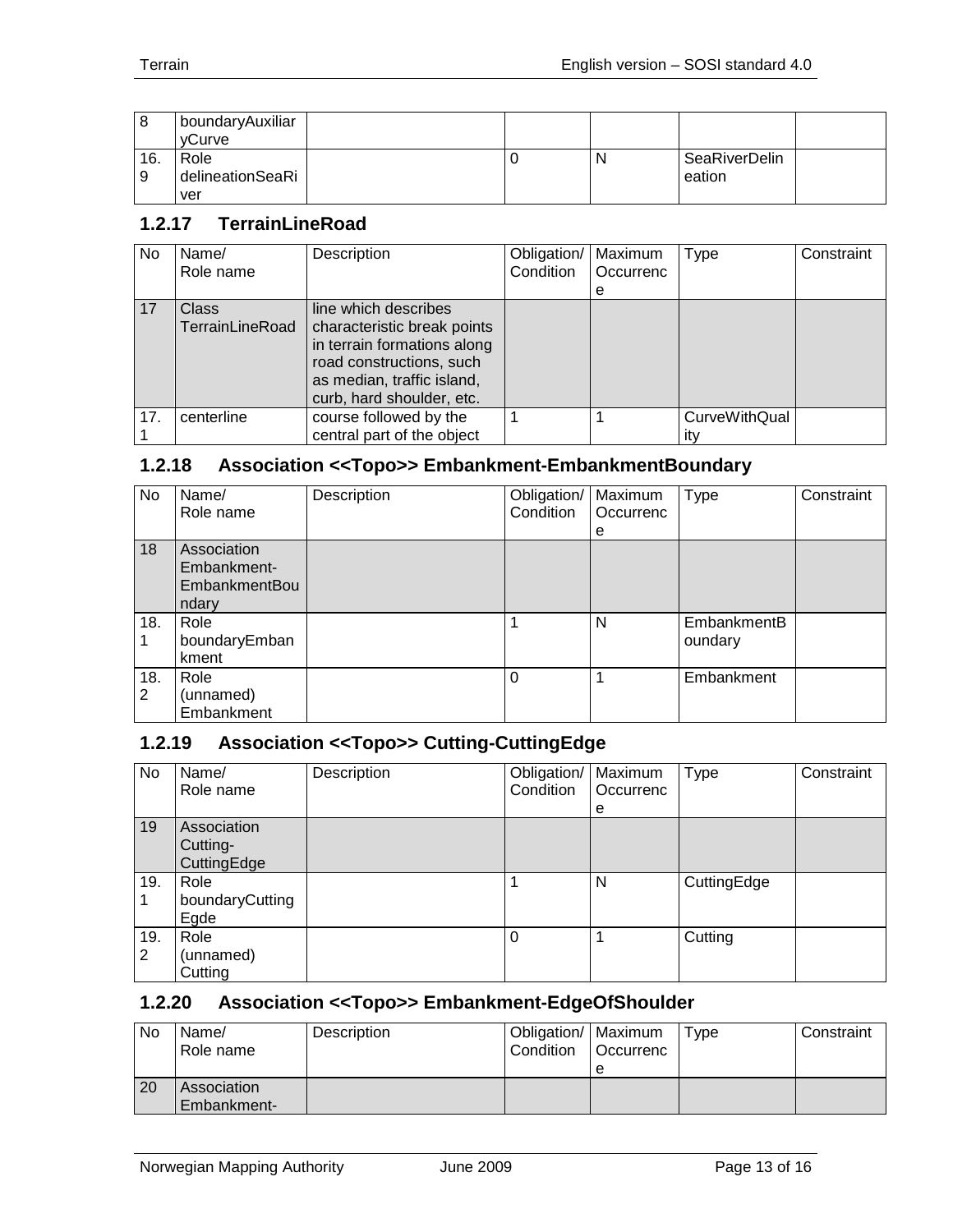|     | EdgeOfShoulder |  |   |              |  |
|-----|----------------|--|---|--------------|--|
| 20. | Role           |  | N | EdgeOfShould |  |
|     | boundaryEdgeOf |  |   | er           |  |
|     | Shoulder       |  |   |              |  |
| 20. | Role           |  |   | Embankment   |  |
| 2   | (unnamed)      |  |   |              |  |
|     | Embankment     |  |   |              |  |

## <span id="page-13-0"></span>**1.2.21 Association <<Topo>> Cutting-EdgeOfShoulder**

| No       | Name/<br>Role name                        | Description | Obligation/<br>Condition | Maximum<br>Occurrenc<br>е | <b>Type</b>        | Constraint |
|----------|-------------------------------------------|-------------|--------------------------|---------------------------|--------------------|------------|
| 21       | Association<br>Cutting-<br>EdgeOfShoulder |             |                          |                           |                    |            |
| 21.      | Role<br>boundaryEgdeOf<br>Shoulder        |             | 0                        | N                         | EdgeOfShould<br>er |            |
| 21.<br>2 | Role<br>(unnamed)<br>Cutting              |             |                          |                           | Cutting            |            |

#### <span id="page-13-1"></span>**1.2.22 Association <<Topo>> HypsometricLayer-ContourLine/HeightContour ??**

| No                    | Name/<br>Role name                                                       | Description | Obligation/<br>Condition | Maximum<br>Occurrenc<br>е | <b>Type</b>                         | Constraint |
|-----------------------|--------------------------------------------------------------------------|-------------|--------------------------|---------------------------|-------------------------------------|------------|
| 22                    | Association<br>HypsometricLaye<br>r-<br>ContourLine/Heig<br>htContour ?? |             |                          |                           |                                     |            |
| 22.                   | Role<br>boundaryHeightC<br>ontour                                        |             | 0                        | N                         | ContourLine/H<br>eightContour<br>?? |            |
| 22.<br>$\overline{2}$ | Role<br>(unnamed)<br>HypsometricLaye                                     |             | $\Omega$                 | 2                         | HypsometricLa<br>yer                |            |

## <span id="page-13-2"></span>**1.2.23 Association <<Topo>> HypsometricLayer-Coastline**

| No.      | Name/<br>Role name                            | Description | Obligation/   Maximum<br>Condition | Occurrenc<br>е | Type                 | Constraint |
|----------|-----------------------------------------------|-------------|------------------------------------|----------------|----------------------|------------|
| 23       | Association<br>HypsometricLaye<br>r-Coastline |             |                                    |                |                      |            |
| 23.      | Role<br>boundaryCoastLi<br>ne                 |             | $\Omega$                           | N              | Coastline            |            |
| 23.<br>2 | Role<br>(unnamed)<br>HypsometricLaye          |             | $\Omega$                           |                | HypsometricLa<br>yer |            |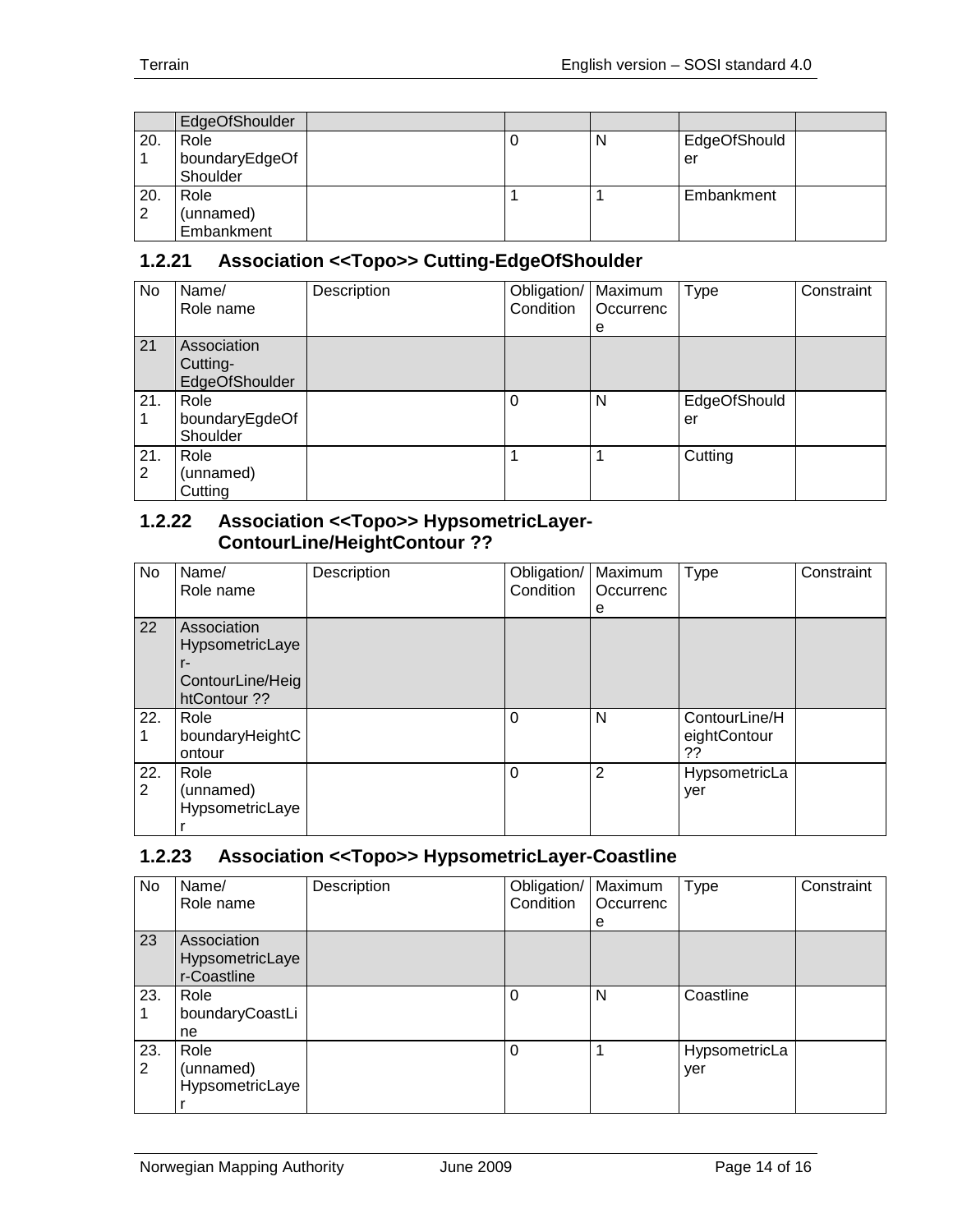| No       | Name/<br>Role name                                 | Description | Obligation/<br><b>Condition</b> | Maximum<br>Occurrenc<br>е | <b>Type</b>          | Constraint |
|----------|----------------------------------------------------|-------------|---------------------------------|---------------------------|----------------------|------------|
| 24       | Association<br>HypsometricLaye<br>r-SeaLakeBarrier |             |                                 |                           |                      |            |
| 24.      | Role<br>barrierSeaLage                             |             | 0                               | N                         | SeaLakeBarrie        |            |
| 24.<br>2 | Role<br>(unnamed)<br>HypsometricLaye               |             | 0                               |                           | HypsometricLa<br>yer |            |

## <span id="page-14-0"></span>**1.2.24 Association <<Topo>> HypsometricLayer-SeaLakeBarrier**

## <span id="page-14-1"></span>**1.2.25 Association <<Topo>> HypsometricLayer-DepressionCurve**

| No       | Name/<br>Role name                                      | Description | Obligation/<br>Condition | Maximum<br>Occurrenc<br>е | <b>Type</b>          | Constraint |
|----------|---------------------------------------------------------|-------------|--------------------------|---------------------------|----------------------|------------|
| 25       | Association<br>HypsometricLaye<br>r-<br>DepressionCurve |             |                          |                           |                      |            |
| 25.      | Role<br>boundaryDepres<br>sionCurve                     |             | 0                        | N                         | DepressionCur<br>ve. |            |
| 25.<br>2 | Role<br>(unnamed)<br>HypsometricLaye                    |             | 0                        | 2                         | HypsometricLa<br>yer |            |

## <span id="page-14-2"></span>**1.2.26 Association <<Topo>> HypsometricLayer-AuxiliaryCurve**

| No       | Name/<br>Role name                                 | Description | Obligation/   Maximum<br>Condition | Occurrenc      | <b>Type</b>          | Constraint |
|----------|----------------------------------------------------|-------------|------------------------------------|----------------|----------------------|------------|
|          |                                                    |             |                                    | e              |                      |            |
| 26       | Association<br>HypsometricLaye<br>r-AuxiliaryCurve |             |                                    |                |                      |            |
| 26.      | Role<br>boundaryAuxiliar<br>yCurve                 |             | $\Omega$                           | N              | AuxiliaryCurve       |            |
| 26.<br>2 | Role<br>(unnamed)<br>HypsometricLaye               |             | $\Omega$                           | $\overline{2}$ | HypsometricLa<br>yer |            |

## <span id="page-14-3"></span>**1.2.27 Association <<Topo>> HypsometricLayer-SeaRiverDelineation**

| No | Name/<br>Role name                                 | Description | Obligation/   Maximum<br>Condition | l Occurrenc | Type | Constraint |
|----|----------------------------------------------------|-------------|------------------------------------|-------------|------|------------|
| 27 | Association<br>HypsometricLaye<br>SeaRiverDelineat |             |                                    | е           |      |            |